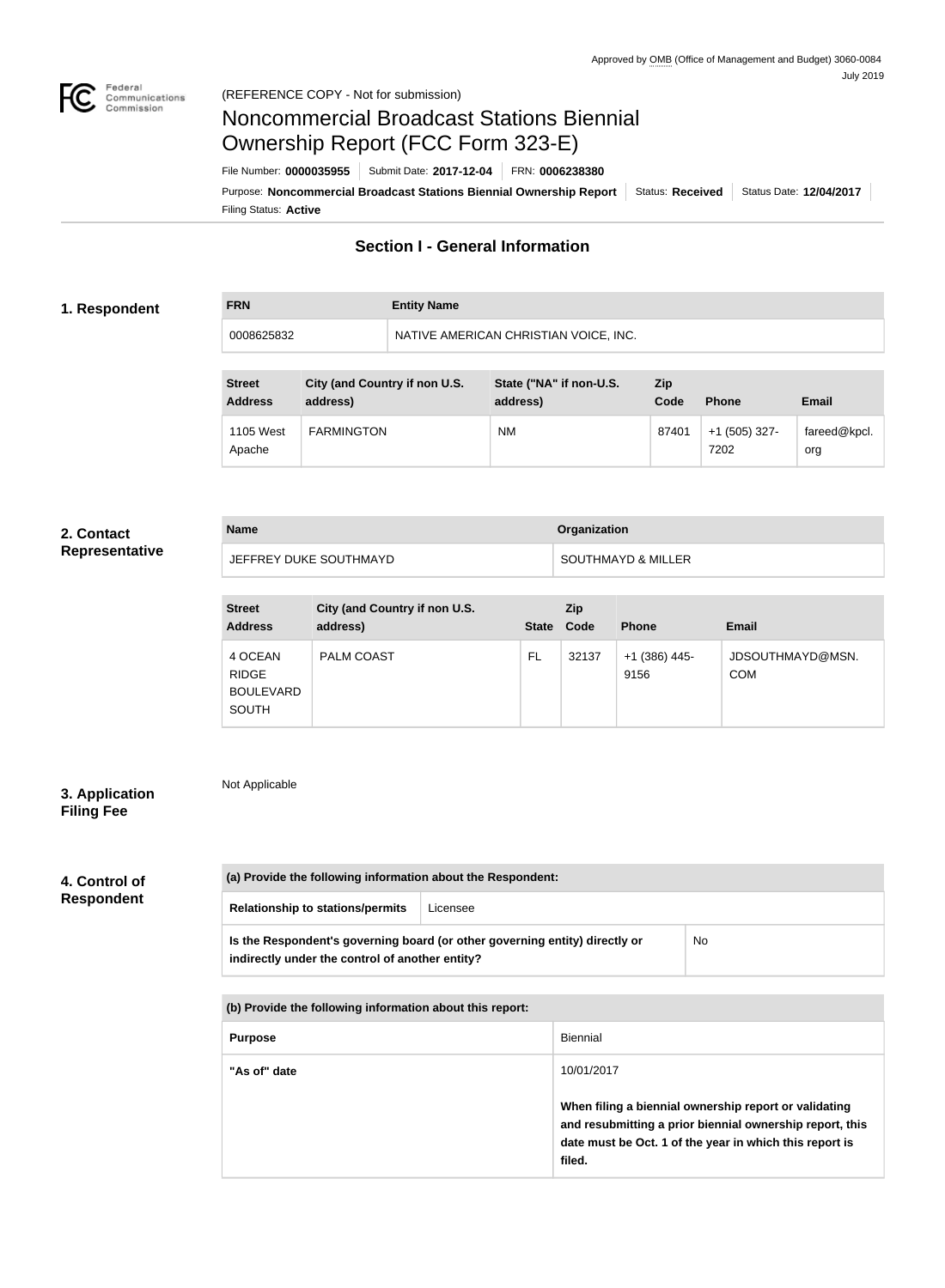**5. Licensee(s) and Station(s)**

| Respondent is filing this report to cover the following Licensee(s) and station(s): |                                       |                       |              |                |
|-------------------------------------------------------------------------------------|---------------------------------------|-----------------------|--------------|----------------|
| <b>Licensee/Permittee Name</b>                                                      |                                       |                       | <b>FRN</b>   |                |
|                                                                                     | NATIVE AMERICAN CHRISTIAN VOICE, INC. |                       | 0008625832   |                |
| Fac. ID No.                                                                         | <b>Call Sign</b>                      | <b>City</b>           | <b>State</b> | <b>Service</b> |
| 23303                                                                               | <b>K237CR</b>                         | <b>HESPERUS</b>       | CO           | <b>FX</b>      |
| 23304                                                                               | <b>K232DA</b>                         | <b>DURANGO</b>        | CO           | <b>FX</b>      |
| 89170                                                                               | <b>KTGW</b>                           | <b>FRUITLAND</b>      | <b>NM</b>    | <b>FM</b>      |
| 144664                                                                              | <b>K229AT</b>                         | <b>MONTICELLO</b>     | UT           | <b>FX</b>      |
| 144670                                                                              | K277AY                                | <b>CHINLE</b>         | AZ           | <b>FX</b>      |
| 144680                                                                              | <b>K252ET</b>                         | <b>PAGOSA SPRINGS</b> | CO           | <b>FX</b>      |
| 144688                                                                              | <b>K271CP</b>                         | <b>GRANTS</b>         | <b>NM</b>    | <b>FX</b>      |

144695 | K261DT | CUBA | NM | FX

144698 K298BT TOHATCHI NM FX

146590 K246AN SILVERTON CO FX

146591 | K300CT | GALLUP | NM | FX

146596 K250AI THOREAU THOREAU NM FX

183178 K17LP-D FRUITLAND NM LD

# **Section II – Biennial Ownership Information**

### **1. 47 C.F.R. Section 73.3613 Documents**

Licensee Respondents that hold authorizations for one or more full power television, AM, and/or FM stations should list all contracts and other instruments set forth in 47 C.F.R. Section 73.3613(a) through (c) for the facility or facilities listed on this report. If the agreement is a network affiliation agreement, check the appropriate box. Otherwise, select "Other." Non-Licensee Respondents should select "Not Applicable" in response to this question.

| Document Information                            |                                                    |  |  |
|-------------------------------------------------|----------------------------------------------------|--|--|
| Description of contract or instrument           | ARTICLES OF INCORPORATION                          |  |  |
| Parties to contract or instrument               | NATIVE AMERICAN CHRISTIAN VOICE, INC.              |  |  |
| Date of execution                               | 06/1997                                            |  |  |
| Date of expiration                              | No expiration date                                 |  |  |
| <b>Agreement type</b><br>(check all that apply) | Other<br>Agreement Type: ARTICLES OF INCORPORATION |  |  |

| <b>Document Information</b>                     |                                         |  |
|-------------------------------------------------|-----------------------------------------|--|
| Description of contract or instrument           | <b>BY LAWS</b>                          |  |
| Parties to contract or instrument               | NATIVE AMERICAN CHRISTIAN VOICE         |  |
| Date of execution                               | 06/1997                                 |  |
| Date of expiration                              | No expiration date                      |  |
| <b>Agreement type</b><br>(check all that apply) | Other<br><b>Agreement Type: BY LAWS</b> |  |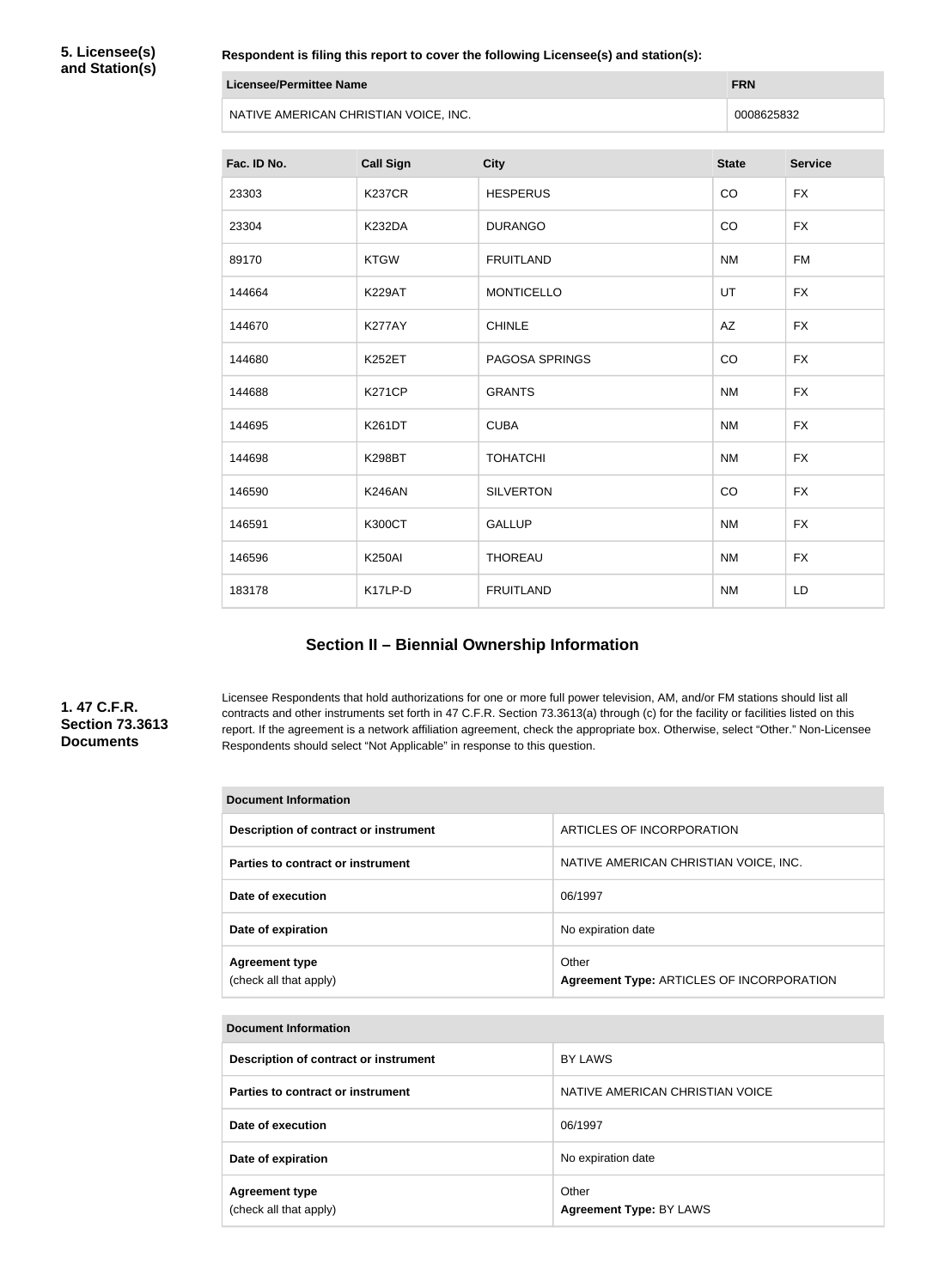**(a)** Ownership Interests. This Question requires Respondents to enter detailed information about ownership interests by generating a series of subforms. Answer each question on each subform. The first subform listing should be for the Respondent itself. If the Respondent is not a natural person, also list each of the officers, members of the governing board (or other governing entity), stockholders, and any other persons or entities with a direct attributable interest in the Respondent pursuant to the standards set forth in 47 C.F.R. Section 73.3555. (A "direct" interest is one that is not held through any intervening companies or entities.) List each interest holder with a direct attributable interest in the Respondent separately.

Leave the percentage of total assets (Equity Debt Plus) field blank for an interest holder unless that interest holder has an attributable interest in the Respondent solely on the basis of the Commission's Equity Debt Plus attribution standard, 47 C.F.R. Section 73.3555, Note 2(i).

In the case of vertical or indirect ownership structures, list only those interests in the Respondent that also represent an attributable interest in the Licensee(s) for which the report is being submitted.

Entities that are part of an organizational structure that includes holding companies or other forms of indirect ownership must file separate ownership reports. In such a structure do not report, or file a separate report for, any interest holder that does not have an attributable interest in the Licensee(s) for which the report is being submitted.

Please see the Instructions for further detail concerning interests that must be reported in response to this question.

The Respondent must provide an FCC Registration Number for each interest holder reported in response to this question. Please see the Instructions for detailed information and guidance concerning this requirement.

| <b>FRN</b>                                                                                                                       | 0008625832                                              |                      |  |  |
|----------------------------------------------------------------------------------------------------------------------------------|---------------------------------------------------------|----------------------|--|--|
| <b>Entity Name</b>                                                                                                               | NATIVE AMERICAN CHRISTIAN VOICE, INC.                   |                      |  |  |
| <b>Address</b>                                                                                                                   | PO Box                                                  |                      |  |  |
|                                                                                                                                  | <b>Street 1</b>                                         | 1105 West Apache     |  |  |
|                                                                                                                                  | <b>Street 2</b>                                         |                      |  |  |
|                                                                                                                                  | <b>City</b>                                             | <b>FARMINGTON</b>    |  |  |
|                                                                                                                                  | State ("NA" if non-U.S.<br>address)                     | <b>NM</b>            |  |  |
|                                                                                                                                  | <b>Zip/Postal Code</b>                                  | 87401                |  |  |
|                                                                                                                                  | Country (if non-U.S.<br>address)                        | <b>United States</b> |  |  |
| <b>Listing Type</b>                                                                                                              | Respondent                                              |                      |  |  |
| <b>Positional Interests</b><br>(check all that apply)                                                                            | Respondent                                              |                      |  |  |
| <b>Tribal Nation or Tribal</b><br><b>Entity</b>                                                                                  | Interest holder is not a Tribal nation or Tribal entity |                      |  |  |
| <b>Interest Percentages</b>                                                                                                      | Voting                                                  | 0.0%                 |  |  |
| (enter percentage values<br>from 0.0 to 100.0)                                                                                   | <b>Equity</b>                                           | 0.0%                 |  |  |
|                                                                                                                                  | <b>Total assets (Equity Debt</b><br>Plus)               | 0.0%                 |  |  |
| Does interest holder have an attributable interest in one or more broadcast stations<br>No<br>that do not appear on this report? |                                                         |                      |  |  |

**Ownership Information**

**Ownership Information**

| _____       |                     |
|-------------|---------------------|
| <b>FRN</b>  | 9990117368          |
| <b>Name</b> | <b>FAREED AYOUB</b> |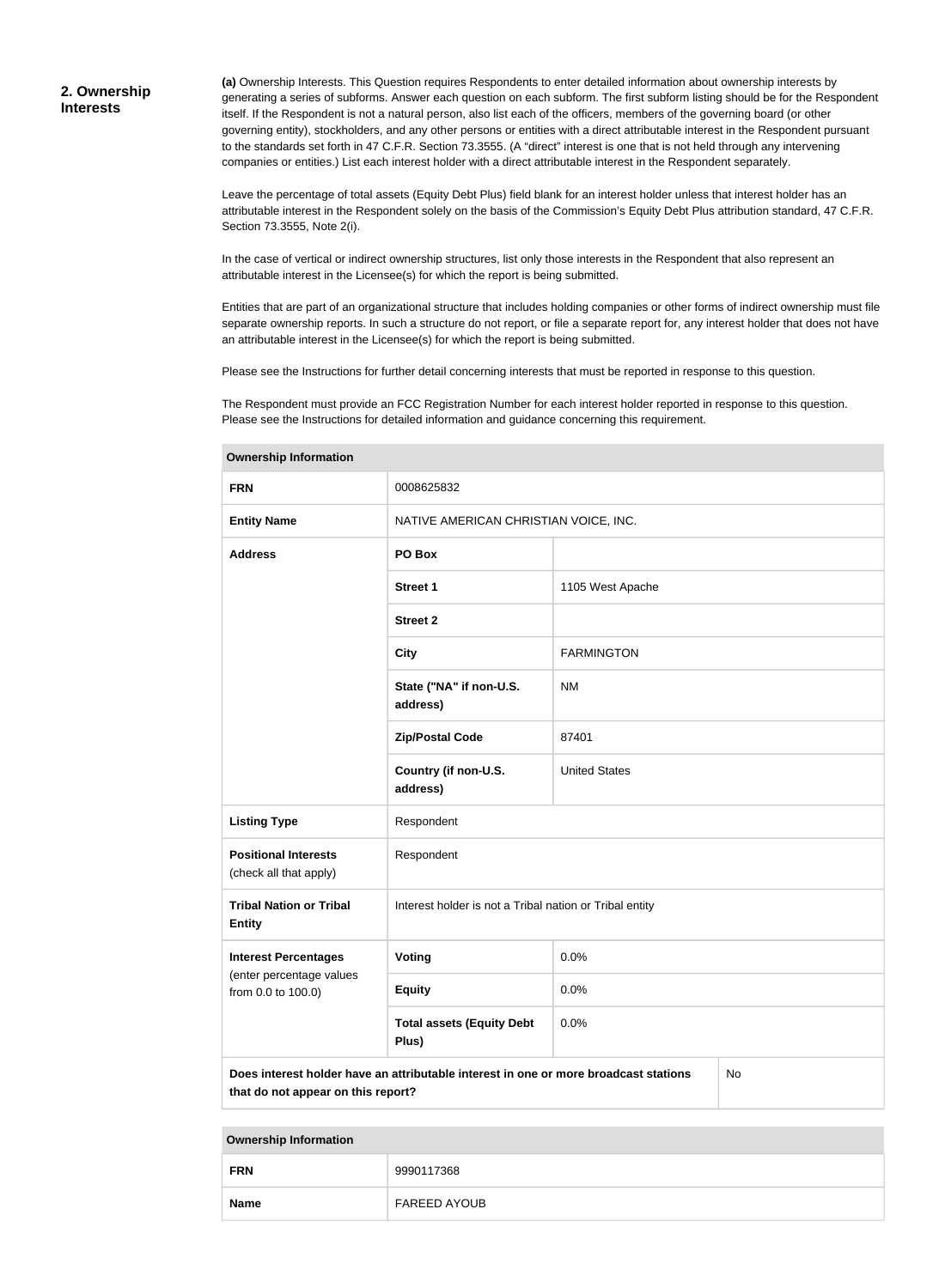| <b>Address</b>                                                                                                                    | PO Box                                                         |                         |  |  |
|-----------------------------------------------------------------------------------------------------------------------------------|----------------------------------------------------------------|-------------------------|--|--|
|                                                                                                                                   | <b>Street 1</b>                                                | 1105 WEST APACHE STREET |  |  |
|                                                                                                                                   | <b>Street 2</b>                                                |                         |  |  |
|                                                                                                                                   | <b>City</b>                                                    | <b>FARMINTON</b>        |  |  |
|                                                                                                                                   | State ("NA" if non-U.S.<br>address)                            | <b>NM</b>               |  |  |
|                                                                                                                                   | <b>Zip/Postal Code</b>                                         | 87401                   |  |  |
|                                                                                                                                   | Country (if non-U.S.<br>address)                               | <b>United States</b>    |  |  |
| <b>Listing Type</b>                                                                                                               | Other Interest Holder                                          |                         |  |  |
| <b>Positional Interests</b><br>(check all that apply)                                                                             | Officer, Member of Governing Board (or other governing entity) |                         |  |  |
| <b>Principal Profession or</b><br><b>Occupation</b>                                                                               | <b>BROADCASTER</b>                                             |                         |  |  |
| <b>By Whom Appointed or</b><br><b>Elected</b>                                                                                     | <b>BOARD</b>                                                   |                         |  |  |
| Citizenship, Gender,                                                                                                              | <b>Citizenship</b>                                             | <b>US</b>               |  |  |
| <b>Ethnicity, and Race</b><br><b>Information (Natural</b>                                                                         | Gender                                                         | Male                    |  |  |
| <b>Persons Only)</b>                                                                                                              | <b>Ethnicity</b>                                               | Not Hispanic or Latino  |  |  |
|                                                                                                                                   | Race                                                           | White                   |  |  |
| <b>Interest Percentages</b><br>(enter percentage values                                                                           | Voting                                                         | 48.0%                   |  |  |
| from 0.0 to 100.0)                                                                                                                | <b>Equity</b>                                                  | 0.0%                    |  |  |
|                                                                                                                                   | <b>Total assets (Equity Debt</b><br>Plus)                      | 0.0%                    |  |  |
| Does interest holder have an attributable interest in one or more broadcast stations<br>Yes<br>that do not appear on this report? |                                                                |                         |  |  |

| <b>Ownership Information</b> |                                     |                         |  |  |
|------------------------------|-------------------------------------|-------------------------|--|--|
| <b>FRN</b>                   | 9990117370                          |                         |  |  |
| <b>Name</b>                  | <b>ANNETTE Ayoub</b>                |                         |  |  |
| <b>Address</b>               | PO Box                              |                         |  |  |
|                              | <b>Street 1</b>                     | 1105 WEST APACHE STREET |  |  |
|                              | <b>Street 2</b>                     |                         |  |  |
|                              | <b>City</b>                         | <b>FARMINTON</b>        |  |  |
|                              | State ("NA" if non-U.S.<br>address) | <b>NM</b>               |  |  |
|                              | <b>Zip/Postal Code</b>              | 87401                   |  |  |
|                              | Country (if non-U.S.<br>address)    | <b>United States</b>    |  |  |
| <b>Listing Type</b>          | Other Interest Holder               |                         |  |  |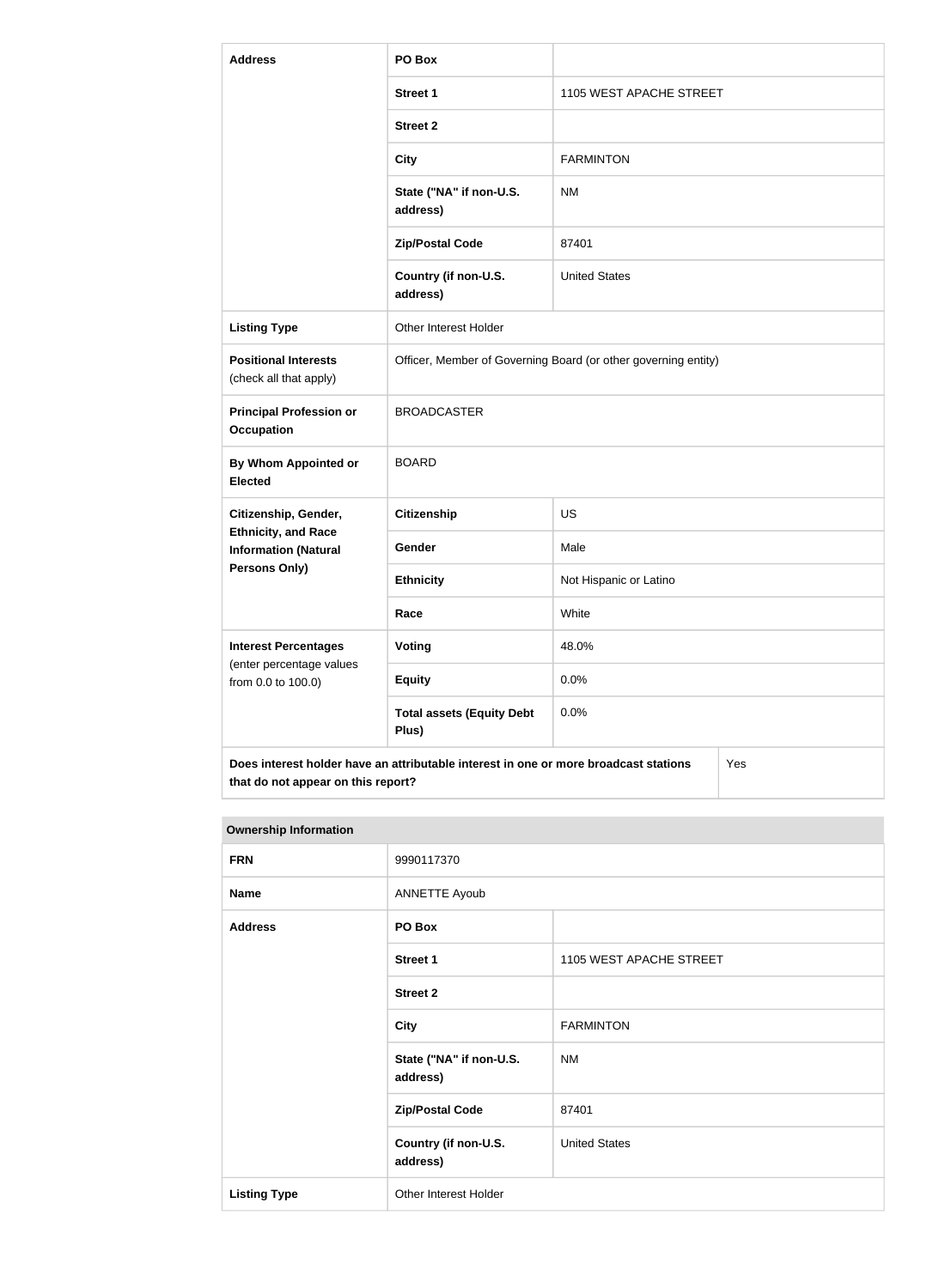| <b>Positional Interests</b><br>(check all that apply)                                                     | Officer, Member of Governing Board (or other governing entity) |                        |  |
|-----------------------------------------------------------------------------------------------------------|----------------------------------------------------------------|------------------------|--|
| <b>Principal Profession or</b><br><b>Occupation</b>                                                       | <b>HOMEMAKER</b>                                               |                        |  |
| By Whom Appointed or<br><b>Elected</b>                                                                    | <b>BOARD</b>                                                   |                        |  |
| Citizenship, Gender,<br><b>Ethnicity, and Race</b><br><b>Information (Natural</b><br><b>Persons Only)</b> | <b>Citizenship</b>                                             | <b>US</b>              |  |
|                                                                                                           | Gender                                                         | Female                 |  |
|                                                                                                           | <b>Ethnicity</b>                                               | Not Hispanic or Latino |  |
|                                                                                                           | Race                                                           | White                  |  |
| <b>Interest Percentages</b><br>(enter percentage values<br>from 0.0 to 100.0)                             | Voting                                                         | 49.0%                  |  |
|                                                                                                           | <b>Equity</b>                                                  | 0.0%                   |  |
|                                                                                                           | <b>Total assets (Equity Debt</b><br>Plus)                      | 0.0%                   |  |
| Does interest holder have an attributable interest in one or more broadcast stations<br>Yes               |                                                                |                        |  |

**Does interest holder have an attributable interest in one or more broadcast stations that do not appear on this report?**

## **Ownership Information**

| <b>FRN</b>                                                                                                | 9990117372                                            |                         |  |
|-----------------------------------------------------------------------------------------------------------|-------------------------------------------------------|-------------------------|--|
| <b>Name</b>                                                                                               | Nathaniel Bliss Ayoub                                 |                         |  |
| <b>Address</b>                                                                                            | PO Box                                                |                         |  |
|                                                                                                           | <b>Street 1</b>                                       | 1105 WEST APACHE STREET |  |
|                                                                                                           | <b>Street 2</b>                                       |                         |  |
|                                                                                                           | <b>City</b>                                           | <b>FARMINGTON</b>       |  |
|                                                                                                           | State ("NA" if non-U.S.<br>address)                   | <b>NM</b>               |  |
|                                                                                                           | <b>Zip/Postal Code</b>                                | 87401                   |  |
|                                                                                                           | Country (if non-U.S.<br>address)                      | <b>United States</b>    |  |
| <b>Listing Type</b>                                                                                       | Other Interest Holder                                 |                         |  |
| <b>Positional Interests</b><br>(check all that apply)                                                     | Member of Governing Board (or other governing entity) |                         |  |
| <b>Principal Profession or</b><br><b>Occupation</b>                                                       | <b>STUDENT</b>                                        |                         |  |
| By Whom Appointed or<br><b>Elected</b>                                                                    | <b>BOARD</b>                                          |                         |  |
| Citizenship, Gender,<br><b>Ethnicity, and Race</b><br><b>Information (Natural</b><br><b>Persons Only)</b> | Citizenship                                           | US                      |  |
|                                                                                                           | Gender                                                | Male                    |  |
|                                                                                                           | <b>Ethnicity</b>                                      | Not Hispanic or Latino  |  |
|                                                                                                           | Race                                                  | White                   |  |
| <b>Interest Percentages</b>                                                                               | <b>Voting</b>                                         | 1.0%                    |  |
| (enter percentage values                                                                                  |                                                       |                         |  |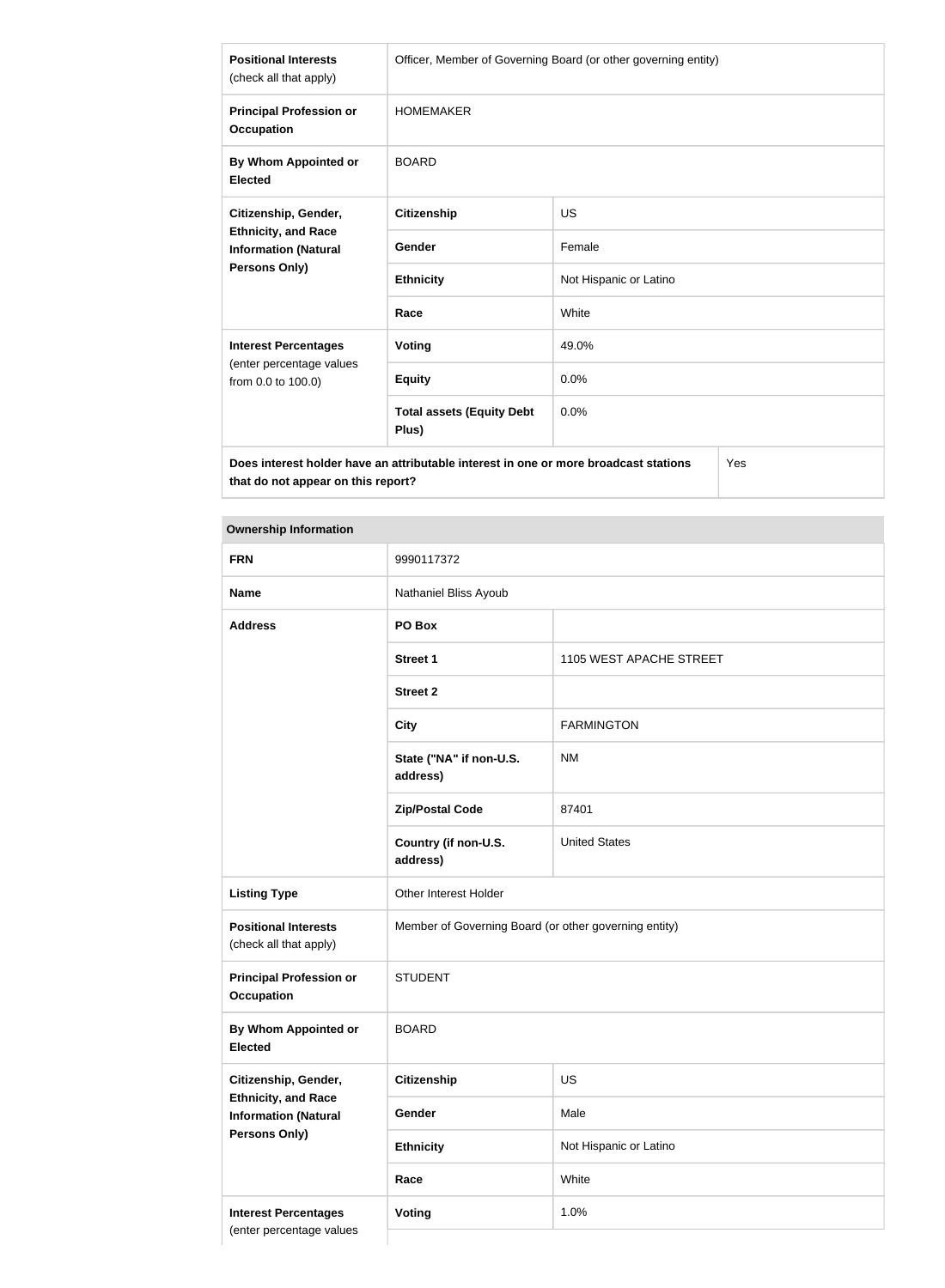| from 0.0 to 100.0) | <b>Equity</b>                                                                        | $0.0\%$ |    |
|--------------------|--------------------------------------------------------------------------------------|---------|----|
|                    | <b>Total assets (Equity Debt</b><br>Plus)                                            | $0.0\%$ |    |
|                    | Does interest holder have an attributable interest in one or more broadcast stations |         | No |

| that do not appear on this report? |  |  |
|------------------------------------|--|--|

| <b>Ownership Information</b>                                                                                                     |                                                       |                         |  |  |
|----------------------------------------------------------------------------------------------------------------------------------|-------------------------------------------------------|-------------------------|--|--|
| <b>FRN</b>                                                                                                                       | 9990117374                                            |                         |  |  |
| <b>Name</b>                                                                                                                      | Amanda Annette Ayoub                                  |                         |  |  |
| <b>Address</b>                                                                                                                   | PO Box                                                |                         |  |  |
|                                                                                                                                  | <b>Street 1</b>                                       | 1105 WEST APACHE STREET |  |  |
|                                                                                                                                  | <b>Street 2</b>                                       |                         |  |  |
|                                                                                                                                  | <b>City</b>                                           | <b>FARMINGTON</b>       |  |  |
|                                                                                                                                  | State ("NA" if non-U.S.<br>address)                   | <b>NM</b>               |  |  |
|                                                                                                                                  | <b>Zip/Postal Code</b>                                | 87401                   |  |  |
|                                                                                                                                  | Country (if non-U.S.<br>address)                      | <b>United States</b>    |  |  |
| <b>Listing Type</b>                                                                                                              | Other Interest Holder                                 |                         |  |  |
| <b>Positional Interests</b><br>(check all that apply)                                                                            | Member of Governing Board (or other governing entity) |                         |  |  |
| <b>Principal Profession or</b><br><b>Occupation</b>                                                                              | <b>STUDENT</b>                                        |                         |  |  |
| By Whom Appointed or<br><b>Elected</b>                                                                                           | <b>BOARD</b>                                          |                         |  |  |
| Citizenship, Gender,                                                                                                             | <b>Citizenship</b>                                    | <b>US</b>               |  |  |
| <b>Ethnicity, and Race</b><br><b>Information (Natural</b>                                                                        | Gender                                                | Female                  |  |  |
| <b>Persons Only)</b>                                                                                                             | <b>Ethnicity</b>                                      | Not Hispanic or Latino  |  |  |
|                                                                                                                                  | Race                                                  | White                   |  |  |
| <b>Interest Percentages</b><br>(enter percentage values<br>from 0.0 to 100.0)                                                    | <b>Voting</b>                                         | 1.0%                    |  |  |
|                                                                                                                                  | <b>Equity</b>                                         | 0.0%                    |  |  |
|                                                                                                                                  | <b>Total assets (Equity Debt</b><br>Plus)             | 0.0%                    |  |  |
| Does interest holder have an attributable interest in one or more broadcast stations<br>No<br>that do not appear on this report? |                                                       |                         |  |  |

| <b>Ownership Information</b> |                     |                         |  |  |
|------------------------------|---------------------|-------------------------|--|--|
| <b>FRN</b>                   | 9990117375          |                         |  |  |
| <b>Name</b>                  | Christina Joy Ayoub |                         |  |  |
| <b>Address</b>               | PO Box              |                         |  |  |
|                              | <b>Street 1</b>     | 1105 WEST APACHE STREET |  |  |
|                              |                     |                         |  |  |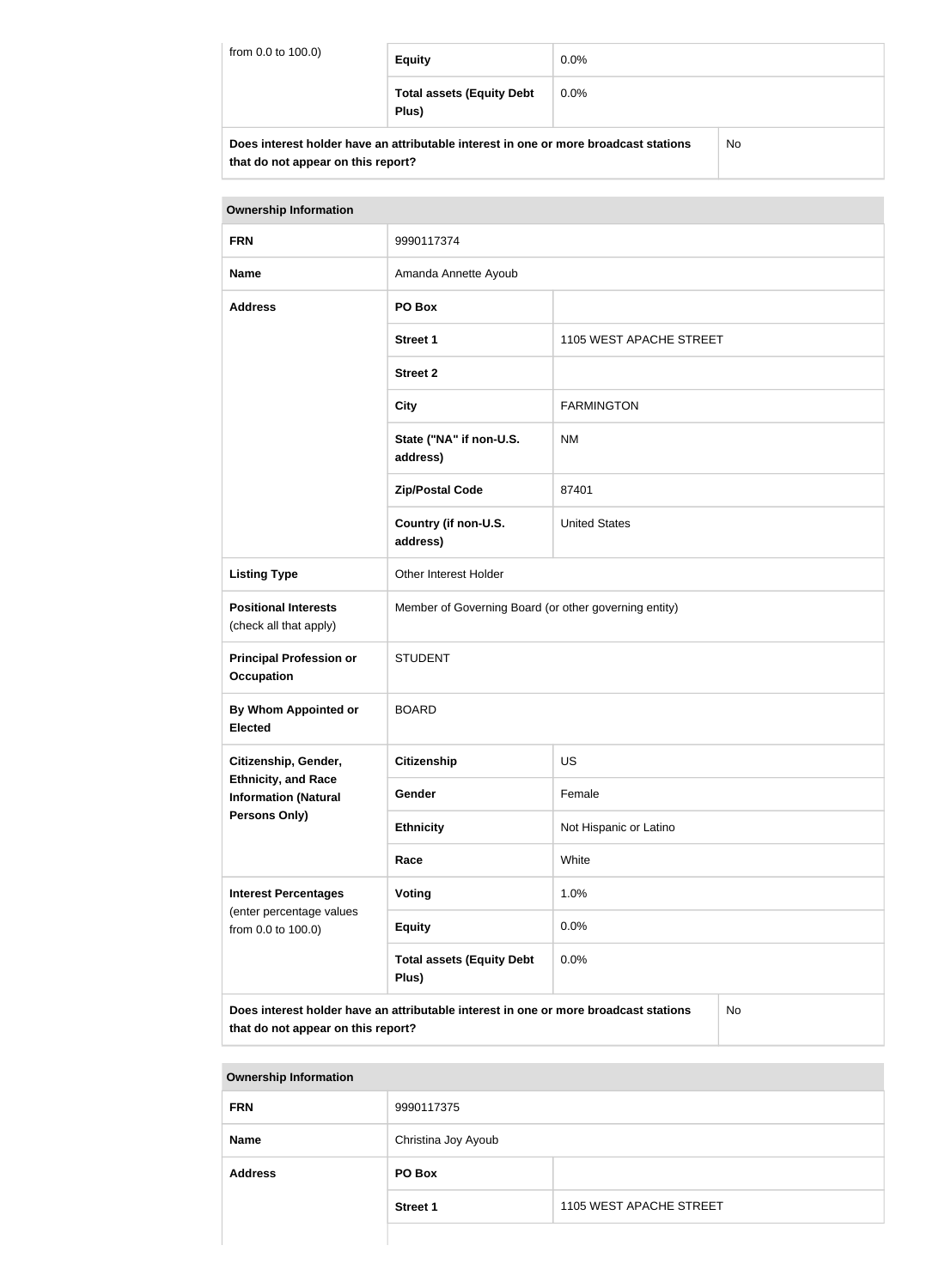|                                                           | <b>Street 2</b>                                                                                                                                                                                     |                        |           |  |
|-----------------------------------------------------------|-----------------------------------------------------------------------------------------------------------------------------------------------------------------------------------------------------|------------------------|-----------|--|
|                                                           | <b>City</b>                                                                                                                                                                                         | <b>FARMINGTON</b>      |           |  |
|                                                           | State ("NA" if non-U.S.<br>address)                                                                                                                                                                 | <b>NM</b>              |           |  |
|                                                           | <b>Zip/Postal Code</b>                                                                                                                                                                              | 87401                  |           |  |
|                                                           | Country (if non-U.S.<br>address)                                                                                                                                                                    | <b>United States</b>   |           |  |
| <b>Listing Type</b>                                       | Other Interest Holder                                                                                                                                                                               |                        |           |  |
| <b>Positional Interests</b><br>(check all that apply)     | Member of Governing Board (or other governing entity)                                                                                                                                               |                        |           |  |
| <b>Principal Profession or</b><br><b>Occupation</b>       | <b>STUDENT</b>                                                                                                                                                                                      |                        |           |  |
| By Whom Appointed or<br><b>Elected</b>                    | <b>BOARD</b>                                                                                                                                                                                        |                        |           |  |
| Citizenship, Gender,                                      | <b>Citizenship</b>                                                                                                                                                                                  | <b>US</b>              |           |  |
| <b>Ethnicity, and Race</b><br><b>Information (Natural</b> | Gender                                                                                                                                                                                              | Female                 |           |  |
| Persons Only)                                             | <b>Ethnicity</b>                                                                                                                                                                                    | Not Hispanic or Latino |           |  |
|                                                           | Race                                                                                                                                                                                                | White                  |           |  |
| <b>Interest Percentages</b><br>(enter percentage values   | <b>Voting</b>                                                                                                                                                                                       | 1.0%                   |           |  |
| from 0.0 to 100.0)                                        | <b>Equity</b>                                                                                                                                                                                       | 0.0%                   |           |  |
|                                                           | <b>Total assets (Equity Debt</b><br>Plus)                                                                                                                                                           | 0.0%                   |           |  |
| that do not appear on this report?                        | Does interest holder have an attributable interest in one or more broadcast stations                                                                                                                |                        | <b>No</b> |  |
| If "No," submit as an exhibit an explanation.             | (b) Respondent certifies that any interests, including equity, financial, or voting<br>interests, not reported in this filing are non-attributable.                                                 |                        | Yes       |  |
|                                                           |                                                                                                                                                                                                     |                        |           |  |
| duties wholly unrelated to the Licensee(s)?               | (c) Is Respondent seeking an attribution exemption for any officer or director with                                                                                                                 |                        | No        |  |
| attributed an interest.                                   | If "Yes," complete the information in the required fields and submit an Exhibit fully describing<br>that individual's duties and responsibilities, and explaining why that individual should not be |                        |           |  |

**3. Organizational Chart (Licensees Only)**

Attach a flowchart or similar document showing the Licensee's vertical ownership structure including the Licensee and all entities that have attributable interests in the Licensee. Licensees with a single parent entity may provide a brief explanatory textual Exhibit in lieu of a flowchart or similar document. Licensees without parent entities should so indicate in a textual Exhibit.

**Non-Licensee Respondents should select "N/A" in response to this question.**

THERE IS NO VERTICAL OWNERSHIP STRUCTURE IN CONNECTION WITH THIS NON-PROFIT LICENSEE.

**Section III - Certification**